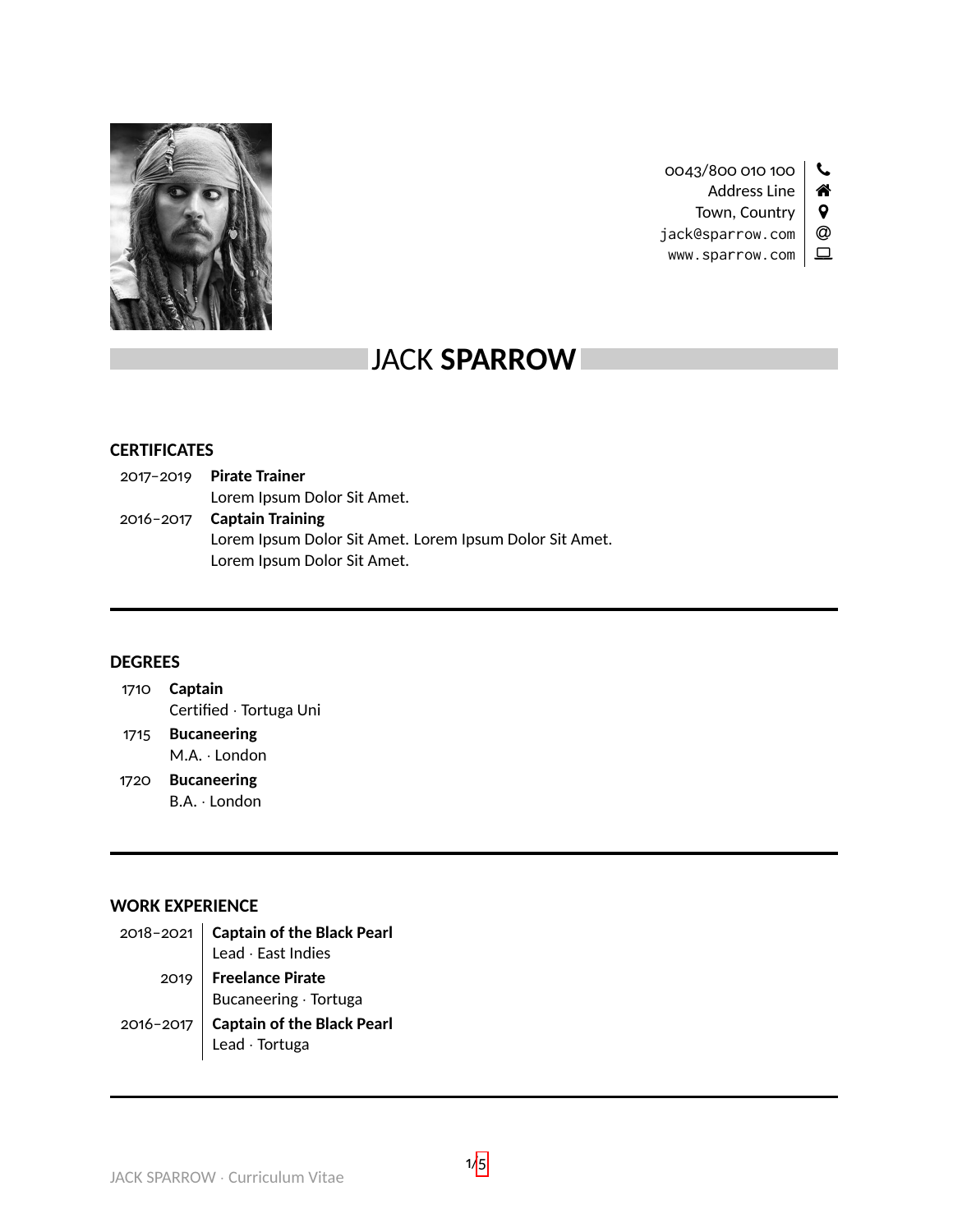#### **INTERNSHIPS**

| 2018-2021 <b>Captain of the Black Pearl</b><br>Lead $\cdot$ East Indies |
|-------------------------------------------------------------------------|
| 2019   Freelance Pirate<br>  Bucaneering · Tortuga                      |
|                                                                         |
|                                                                         |
| 2016-2017 <b>Captain of the Black Pearl</b><br>Lead $\cdot$ Tortuga     |

# **Teaching Experience**

|               | 2018-2021 <b>Captain of the Black Pearl</b><br>Lead $\cdot$ East Indies |
|---------------|-------------------------------------------------------------------------|
|               | 2019   Freelance Pirate<br>  Bucaneering · Tortuga                      |
|               |                                                                         |
| $2016 - 2017$ |                                                                         |
|               | صورت کے مطابق اور Captain of the Black Pearl<br>Lead · Tortuga          |

# **LANGUAGES**

English (mother tongue). French (parler). Spanish A1.

# **Secondary Education**

- 2018 | Certificate
- 1990 | Education Certificate
- 2018 | Certificate Certificate
- 1990 Education

# **Secondary Education**

- 2018 | Certificate
- 1990 | Education Certificate
- 2018 Certificate Certificate
- 1990 Education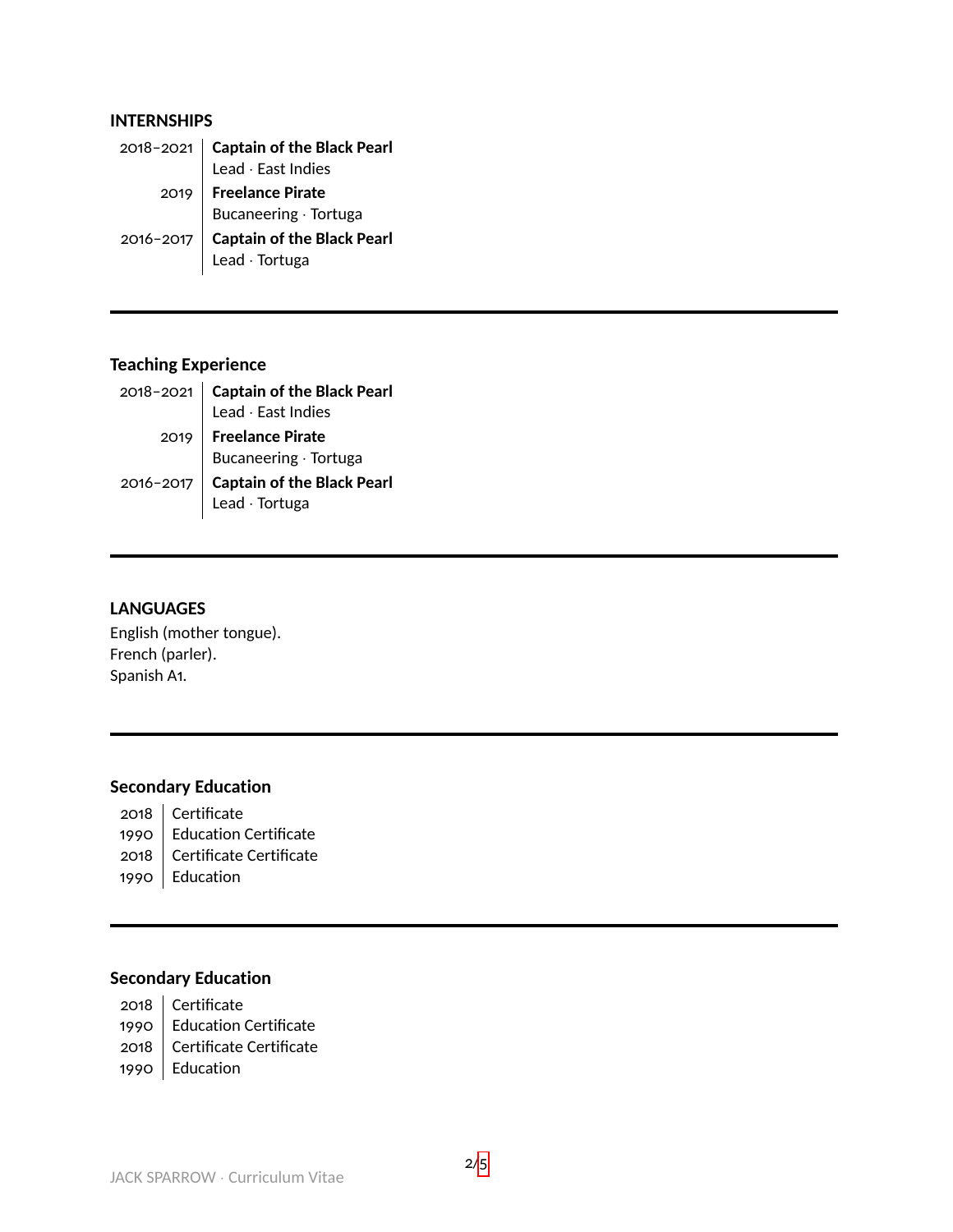## **Tertiary Education**

2018 | Certificate

- 1990 Education Certificate
- 2018 Certificate Certificate
- 1990 Education

#### **FELLOWSHIPS & PRIZES**

2018–2020 Personal Assistant of Captain Barbossa 2019 Best Pirate Ever 2018–2020 Personal Assistant of Captain Barbossa 2019 Best Pirate Ever

### **GRANTS & AWARDS**

2018–2020 Personal Assistant of Captain Barbossa 2019 Best Pirate Ever 2018–2020 Personal Assistant of Captain Barbossa 2019 Best Pirate Ever

#### **SCIENCE COMMUNICATION**

Blog: "Sparrow and the Birds", <https://sparrow.com/>.

#### **TRAININGS GIVEN**

| 2019   Cheating<br>Bucaneering · Royal Institution |
|----------------------------------------------------|
| 2019 Stealing<br>Bucaneering · Royal Institution   |
|                                                    |
| 2018   Be Your Best Pirate Self                    |

Bucaneering · Royal Institution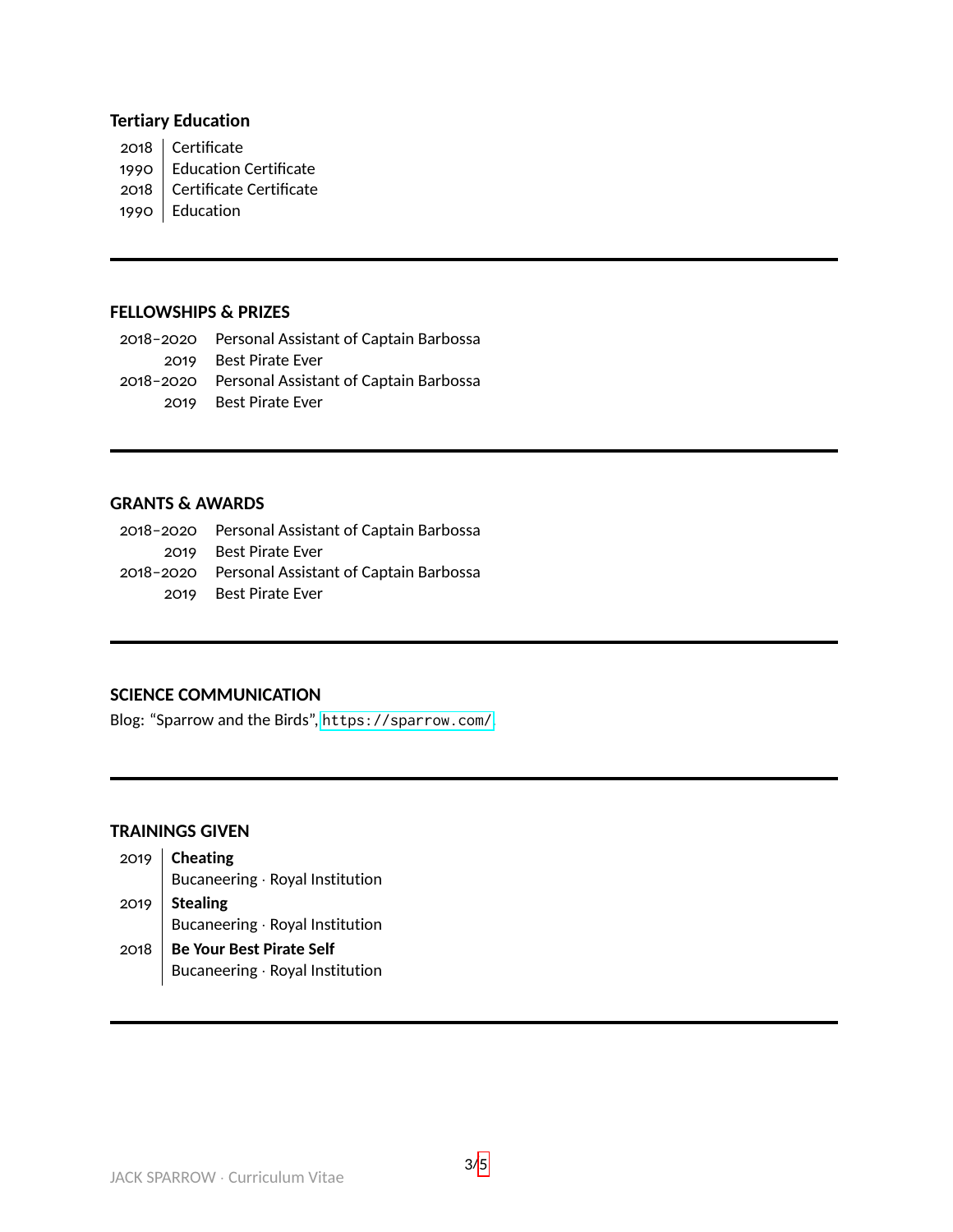#### **SOCIETIES**

ab 2019  $\parallel$  The Royal Society ab 2018  $\parallel$  Pirates' Club ab 2019  $\vert$  The Royal Society ab 2018 | Pirates' Club

# **PUBLICATIONS**

- **1729** How I almost got killed by Lady Swan, in: Barbossa (ed.): Proceedings of the Pirate's Conference, Tortuga Printing Press.
- **1720** "Privateering for Beginners", in: The Pragmatic Pirate (1/1720).
- **1729** How I almost got killed by Lady Swan, in: Barbossa (ed.): Proceedings of the Pirate's Conference, Tortuga Printing Press.
- **1720** "Privateering for Beginners", in: The Pragmatic Pirate (1/1720).

#### **PUBLICATIONS**

- **[1729]** How I almost got killed by Lady Swan, in: Barbossa (ed.): Proceedings of the Pirate's Conference, Tortuga Printing Press.
- **[1720]** "Privateering for Beginners", in: The Pragmatic Pirate (1/1720).
- **[1729]** How I almost got killed by Lady Swan, in: Barbossa (ed.): Proceedings of the Pirate's Conference, Tortuga Printing Press.
- [1720] "Privateering for Beginners", in: The Pragmatic Pirate (1/1720).

#### **PUBLICATIONS**

- **[1729]** How I almost got killed by Lady Swan, in: Barbossa (ed.): Proceedings of the Pirate's Conference, Tortuga Printing Press.
- **[1720]** "Privateering for Beginners", in: The Pragmatic Pirate (1/1720).
- **[1729]** How I almost got killed by Lady Swan, in: Barbossa (ed.): Proceedings of the Pirate's Conference, Tortuga Printing Press.
- [1720] "Privateering for Beginners", in: The Pragmatic Pirate (1/1720).

#### **Publications**

- [1] How I almost got killed by Lady Swan, in: Barbossa (ed.): Proceedings of the Pirate's Conference, Tortuga Printing Press, 1729.
- [2] "Privateering for Beginners", in: The Pragmatic Pirate (1/1720).
- [3] How I almost got killed by Lady Swan, in: Barbossa (ed.): Proceedings of the Pirate's Conference, Tortuga Printing Press, 1729.